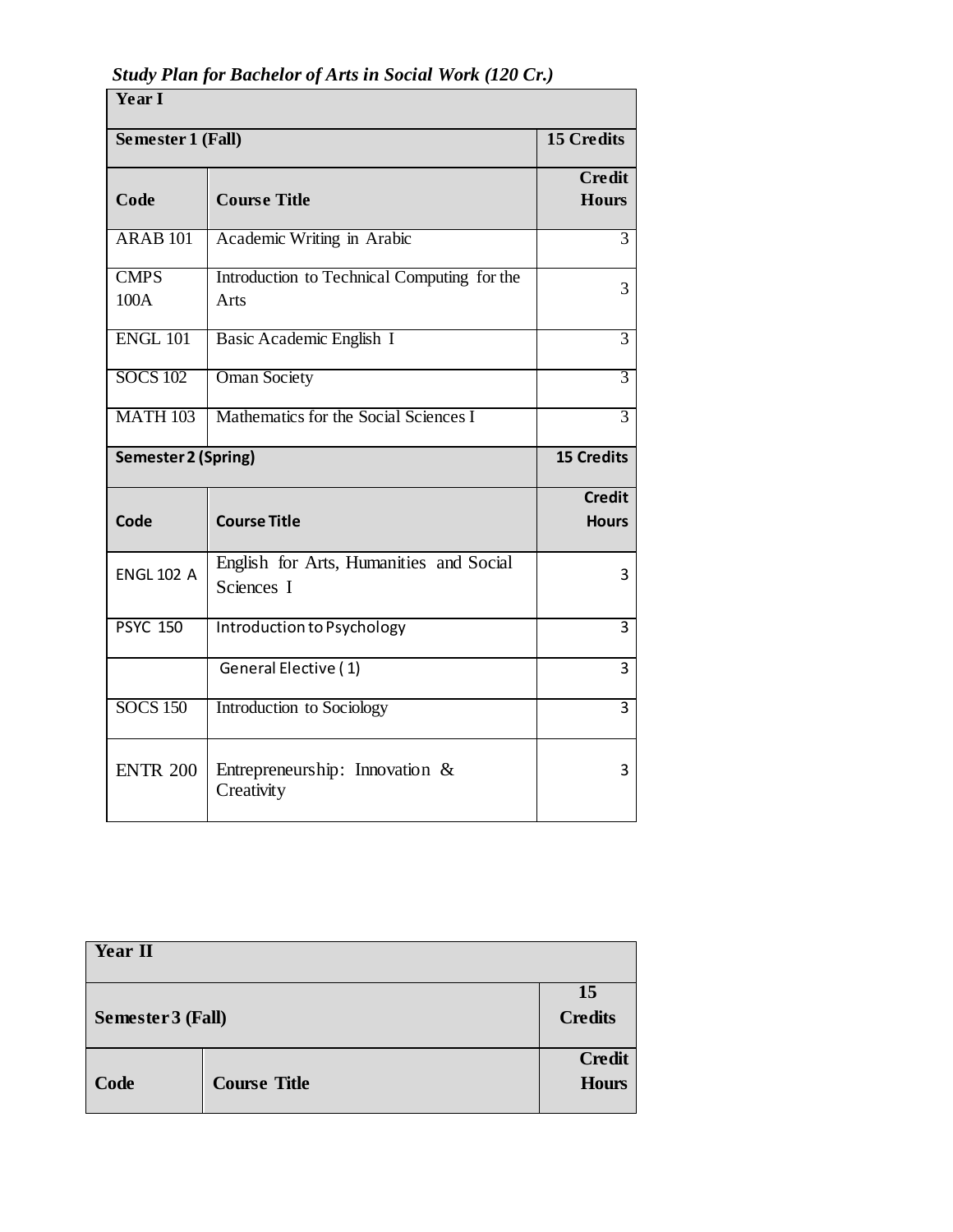| <b>ENGL 203 A</b>          | Sciences II                                  | English for Arts, Humanities and Social                           |   | 3                   |
|----------------------------|----------------------------------------------|-------------------------------------------------------------------|---|---------------------|
| <b>PSYC 180</b>            | Human Development                            |                                                                   | 3 |                     |
| <b>SOWO 200</b>            | Introduction to Social Work                  |                                                                   |   | 3                   |
| SOWO 235                   | Communication and Interviewing Skills        |                                                                   | 3 |                     |
| <b>SOWO 245</b>            | Human Behavior and the Social<br>Environment |                                                                   |   | 3                   |
|                            |                                              |                                                                   |   |                     |
| <b>Semester 4 (Spring)</b> |                                              | 15 Credits                                                        |   |                     |
| Code                       | <b>Course Title</b>                          |                                                                   |   | <b>Credit Hours</b> |
| <b>SOWO 255</b>            |                                              | Social Policy and Social Planning                                 |   | 3                   |
| SOWO 260                   |                                              | School Social Work                                                |   | 3                   |
| <b>SOWO 280</b>            |                                              | Social Work Practice I: Assessment,<br>Planning, and Intervention |   | 3                   |
| <b>SOWO 290</b>            |                                              | Social Work: Field Internship I                                   |   | 3                   |

| <b>Year III</b>     |                                                     |                     |   |
|---------------------|-----------------------------------------------------|---------------------|---|
| Semester 5 (Fall)   |                                                     | <b>15 Credits</b>   |   |
| Code                |                                                     | <b>Course Title</b> |   |
| <b>ENGL 204</b>     | Advanced English for Academic Purposes and Research |                     | 3 |
|                     | College Requirement (2): Physical/Natural Science   |                     | 3 |
| <b>PSYC 215</b>     | Social Psychology                                   |                     | 3 |
| SOWO 220            | Social Work and Volunteers                          |                     | 3 |
| SOWO 285            | 3<br>Social Work with Disabled                      |                     |   |
| Semester 6 (Spring) |                                                     | <b>15 Credits</b>   |   |